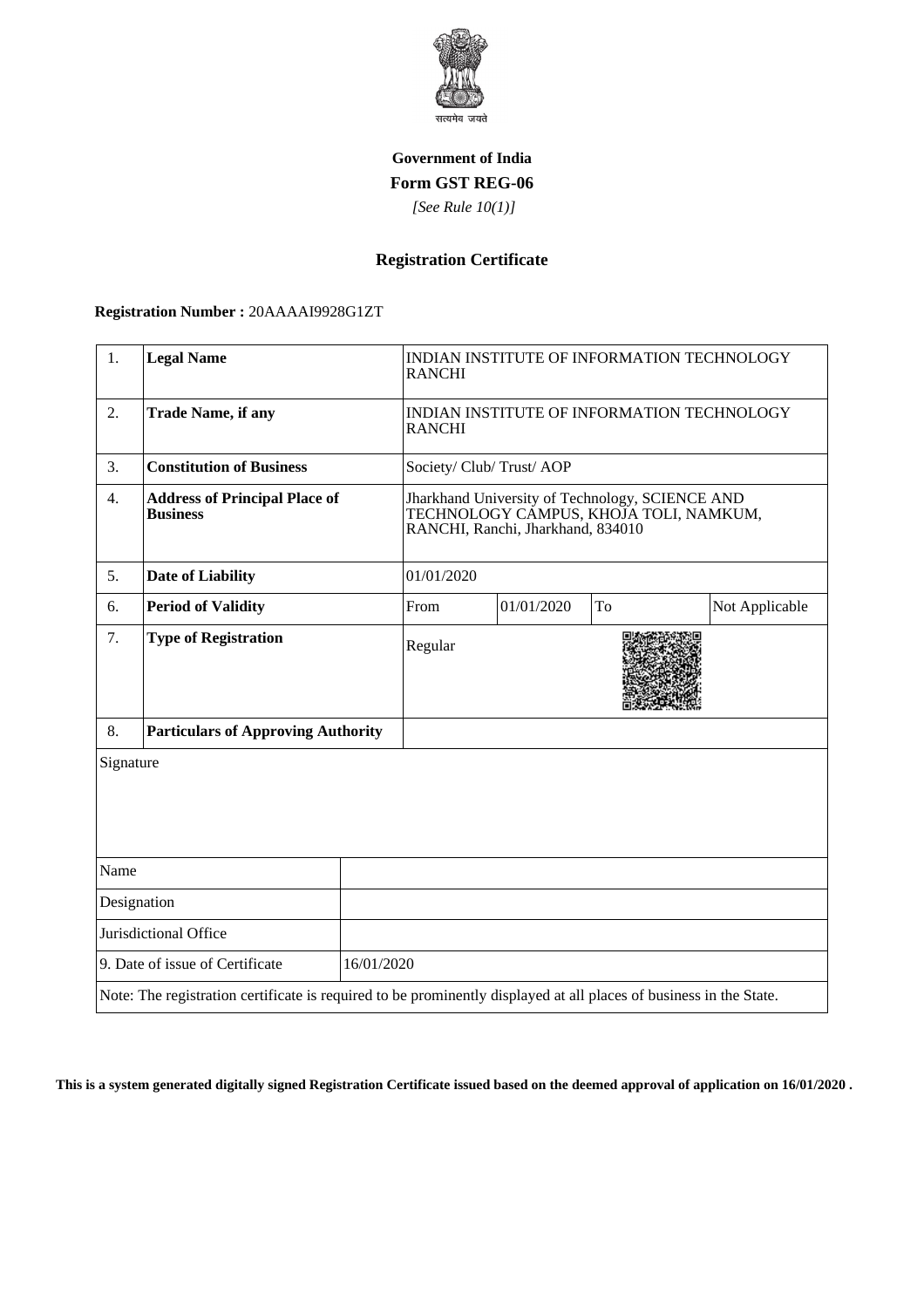

 GSTIN 20AAAAI9928G1ZT Legal Name INDIAN INSTITUTE OF INFORMATION TECHNOLOGY RANCHI Trade Name, if any **INDIAN INSTITUTE OF INFORMATION TECHNOLOGY RANCHI** 

### **Details of Additional Places of Business**

Total Number of Additional Places of Business in the State 0